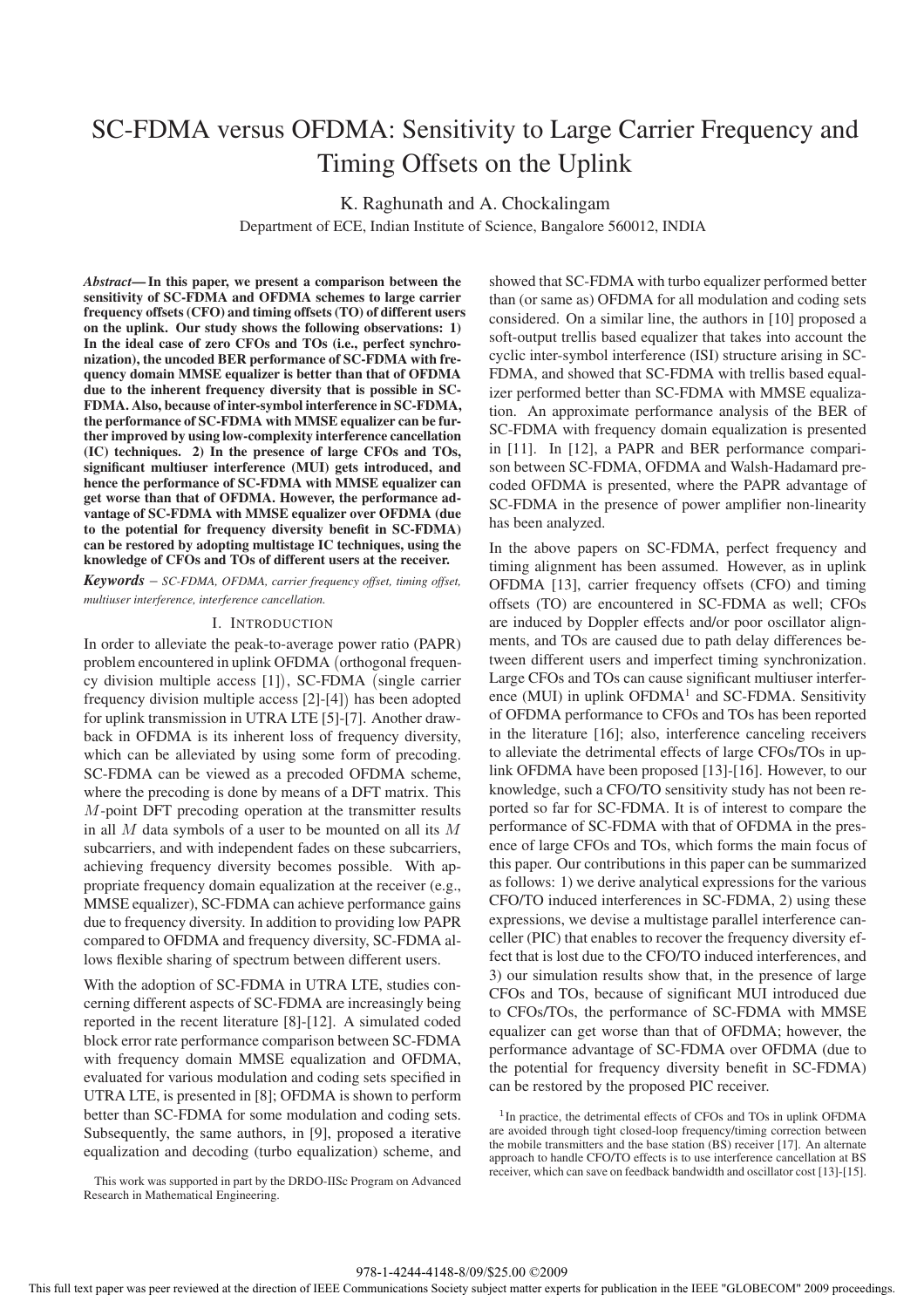#### II. SYSTEM MODEL

We consider a system with  $K$  users and  $N$  subcarriers.  $M$ subcarriers,  $M = N/K$ , are allocated to each user where each subcarrier is allocated to only one user, either in contiguous blocks (block allocation), or in an interleaved fashion (interleaved allocation). We consider L-path frequency selective and quasi-static independent channels between users and the BS, with each path coefficient to be an i.i.d complex Gaussian random variable with variance  $\frac{1}{L}$ . Let<sup>2</sup>

$$
\mathbf{x}^u = [x_0^u \ x_1^u \ x_2^u \ \cdots \ x_{M-1}^u]^T, \tag{1}
$$

denote the uth user's complex data symbol frame of size M, with each symbol  $x_i^u$  drawn from a QAM constellation. Denoting the  $M$ -point DFT matrix by  $\mathbf{D}^M$ , the set of subcarriers allocated to the uth user by  $S_u$ , the subcarrier allocation matrix of order  $N \times M$  by  $\mathbf{A}^u$  where

$$
\mathbf{A}_{q,k}^{u} = \begin{cases} 1, & \text{if } q \in \mathcal{S}_{u} \text{ and input to } q\text{th subcarrier} \\ & \text{is the } k\text{th element of } \mathbf{D}^{M} \mathbf{x}^{u} , \\ 0, & \text{if } q \notin \mathcal{S}_{u} , \end{cases}
$$
 (2)

and the N-point IDFT matrix by  $\widetilde{\mathbf{D}}^{N}$ , the output of the Npoint IDFT unit of the  $u$ th user (in Fig. 1) can be as

$$
\mathbf{s}^u = \widetilde{\mathbf{D}}^N \mathbf{A}^u \mathbf{D}^M \mathbf{x}^u. \tag{3}
$$

The IDFT output vector  $s<sup>u</sup>$  is transmitted after adding the cyclic prefix. The length of the cyclic prefix,  $N_g$ , is equal to the delay spread of the channel,  $L - 1$ . The transmitted frame gets linearly convolved with the channel impulse response (CIR) of the *u*th user,  $h^u$ , and reaches the BS receiver.

# *A. Receiver with perfect carrier frequency/timing alignment*

Assuming perfect timing and carrier frequency alignment (i.e., no CFO and TO) at the receiver, the input to the N-point DFT at the receiver, after dropping the cyclic prefix, is given by

$$
\mathbf{y} = \sum_{u=1}^{K} \mathbf{s}^u \star \mathbf{h}^u + \mathbf{z}^u, \tag{4}
$$

where  $\star$  indicates N-point circular convolution. The output of the N-point DFT due to the signal from all the users can be expressed as

$$
\mathbf{y}_F = \sum_{u=1}^K \mathbf{H}^u \mathbf{A}^u \mathbf{D}^M \mathbf{x}^u + \mathbf{z}_F, \tag{5}
$$

where  $\mathbf{H}^u$  is a diagonal matrix of order  $N \times N$  with

$$
\mathbf{H}_{k,k}^{u} = \sum_{n=0}^{L-1} h_n^u e^{\frac{-j2\pi(k-1)n}{N}}, \tag{6}
$$

and  $\mathbf{z}_F$  is the output noise vector due to the input noise vector,  $\sum_{u=1}^{K} \mathbf{z}^u$ . Denoting the variances of the signal and noise

by  $\sigma_s^2$  and  $\sigma_n^2$ , respectively, at the output of N-point DFT, the frequency domain MMSE equalizer [3] of uth user is a diagonal matrix  $\mathbf{H}^u$  of order  $N \times N$  with

$$
\widetilde{\mathbf{H}}_{k,k}^{u} = \frac{(\mathbf{H}_{k,k}^{u})^{*}}{|\mathbf{H}_{k,k}^{u}|^{2} + \frac{\sigma_{n}^{2}}{\sigma_{s}^{2}}}.
$$
\n(7)

Defining  $\tilde{\mathbf{A}}^u = [\mathbf{A}^u]^T$  as the deallocation matrix of *uth* user, the input to the  $M$ -point IDFT of the  $v$ th user is

$$
\mathbf{r}^v = \widetilde{\mathbf{A}}^v \widetilde{\mathbf{H}}^v \Big( \mathbf{H}^v \mathbf{A}^v \mathbf{D}^M \mathbf{x}^v + \sum_{\substack{u=1 \ u \neq v}}^K \mathbf{H}^u \mathbf{A}^u \mathbf{D}^M \mathbf{x}^u + \mathbf{z}_F \Big). \tag{8}
$$

Since

$$
\widetilde{\mathbf{A}}^v \mathbf{A}^u = \begin{cases} \mathbf{I}_{M \times M}, & \text{if } v = u \\ \phi, & \text{otherwise,} \end{cases}
$$
(9)

for  $v \neq u$ ,  $\mathbf{A}^v \mathbf{H}^u \mathbf{H}^u \mathbf{A}^u$  is a null matrix, and so

$$
\mathbf{r}^v = \widetilde{\mathbf{A}}^v \widetilde{\mathbf{H}}^v \Big( \mathbf{H}^v \mathbf{A}^v \mathbf{D}^M \mathbf{x}^v + \mathbf{z}_F \Big). \tag{10}
$$

Denoting the M-point IDFT matrix by  $\widetilde{\mathbf{D}}^M$ , the output of M-point IDFT of the vth user is

$$
\widetilde{\mathbf{x}}^v = \underbrace{\widetilde{\mathbf{D}}^M \widetilde{\mathbf{A}}^v \widetilde{\mathbf{H}}^v \mathbf{H}^v \mathbf{A}^v \mathbf{D}_M}_{\triangleq \mathbf{F}^v} \mathbf{x}^v + \widetilde{\mathbf{D}}^M \widetilde{\mathbf{A}}^v \widetilde{\mathbf{H}}^v \mathbf{z}_F. (11)
$$

In (11),  $\mathbf{F}^v$  is a square matrix of order  $M \times M$  with

$$
\mathbf{F}_{n,r}^{v} = \frac{1}{M} \sum_{k=0}^{M-1} \frac{|\mathbf{H}_{k'}^{v}|^{2}}{|\mathbf{H}_{k'}^{v}|^{2} + \frac{\sigma_{n}^{2}}{\sigma_{s}^{2}}} e^{\frac{j2\pi k(n-r)}{M}}, \quad (12)
$$

where  $k'$  for the vth user is given by

$$
k' = \begin{cases} M(v-1) + k, & \text{for block allocation,} \\ Kk + v - 1, & \text{for interleaved allocation.} \end{cases}
$$
 (13)

Due to the MMSE equalization in (7), we can see in (11) that each symbol at the output is affected by the interference from the other symbols of the same user, which we refer to as MMSE-SI (MMSE self interference). Defining the diagonal matrix  $\Lambda^v$  of order  $M \times M$  as

$$
\Lambda^v = diag[\mathbf{F}^v], \tag{14}
$$

the desired signal, MMSE-SI and noise terms in (11) can be shown separately as

$$
\widetilde{\mathbf{x}}^v = \underbrace{\mathbf{\Lambda}^v \mathbf{x}^v}_{\text{Desired signal}} + \underbrace{(\mathbf{F}^v - \mathbf{\Lambda}^v) \mathbf{x}^v}_{\text{MMSE-SI}} + \underbrace{\widetilde{\mathbf{\Lambda}}^v \widetilde{\mathbf{H}}^v \mathbf{z}_F}_{\text{Noise}}.
$$
 (15)

Therefore, the  $M$ -point IDFT output expression for the *n*th symbol of the vth user is of the form

$$
\widetilde{\mathbf{x}}_{n}^{v} = \mathbf{x}_{n}^{v} \mathbf{F}_{n,n}^{v} + \sum_{r=0}^{M-1} \mathbf{x}_{r}^{v} \mathbf{F}_{n,r}^{v}
$$
\nDesired signal\n
$$
+ \underbrace{\frac{1}{M} \sum_{k=0}^{M-1} \frac{(\mathbf{H}_{k'}^{v})^{*}}{|\mathbf{H}_{k'}^{v}|^{2} + N_{o}} z_{F_{k'}} e^{\frac{j2\pi kn}{M}}}_{\text{Noise}}.
$$
\n(16)

<sup>2</sup>We use boldface small letters to represent vectors, and boldface capital letters to represent matrices. We refer to a general user as uth user and the desired user as vth user.  $(.)^*$  and  $(.)^T$  denote the conjugate and transpose operation, respectively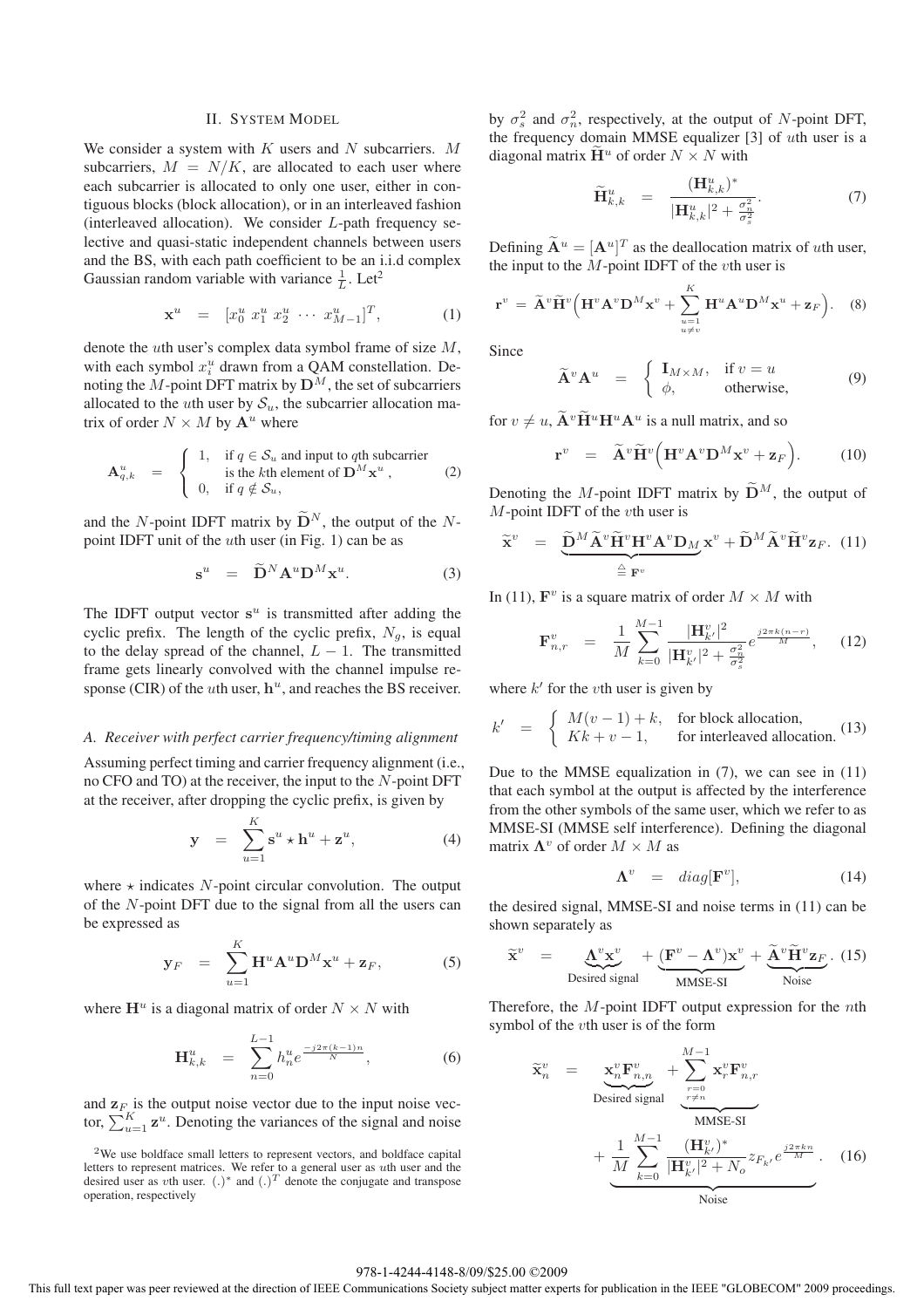

Fig. 1. Comparison of uncoded BER performance of SC-FDMA and OFDMA with no CFO and TO.  $N = 256$ ,  $M = 4, 8, 32, 256$ ,  $K = N/M$ , L = 4, 8, 4-QAM, and interleaved allocation, *SC-FDMA outperforms OFDMA due its frequency diversity advantage*.

In (16), we can see that uplink SC-FDMA with MMSE equalizer is providing frequency diversity and its BER performance can be improved by doing one or more of the following: 1) Increasing M which increases the number of subcarriers on which each symbol is sent. This reduces the frequency separation between adjacent subcarriers. When the separation becomes less than the coherence bandwidth, the correlation between the frequency response coefficients and the number of subcarriers causing MMSE-SI will increase causing the saturation in the improvement of BER performance. 2) Increasing the separation between the subcarriers, which can be done by interleaved allocation. Apart from this, if L gets increased, it makes the channel more frequency selective, thus reducing the correlation in  $H_{k'}$ 's. But if the subcarriers are already independent, increase in L will not improve the BER.

Note that the frequency domain equalized N-point DFT output for the uplink OFDMA system can be obtained from (11) as a special case, by making  $D^M = \widetilde{D}^M = I_{M \times M}$  and  $\widetilde{\mathbf{H}}_{k,k}^v = \frac{(\mathbf{H}_{k,k}^v)^*}{|\mathbf{H}_{k,k}^v|^2}$ . With this substitution,  $\mathbf{F}^v$  in (11) becomes  $\mathbf{I}_{M \times M}$  and the output vector becomes

$$
\widetilde{\mathbf{x}}^v = \mathbf{x}^v + \widetilde{\mathbf{A}}^v \widetilde{\mathbf{H}}^v \mathbf{z}_F. \tag{17}
$$

In (17), we can see that OFDMA does not provide any form of diversity and is not affected by interference when the system is perfectly synchronized.

## *B. SC-FDMA vs OFDMA performance under No CFO/TO*

In Fig. 1, we plot the simulated uncoded BER performance of SC-FDMA and OFDMA with the parameters given in the figure. Figure 1 shows that the BER performance of OFDMA remains the same for all  $M$  and  $L$  (because of no frequency diversity in OFDMA), but in the case of SC-FDMA, for a given  $M$ , the BER improves with increasing  $L$  (if the increase in  $L$  can reduce the correlation between the frequency response coefficients). This uncoded BER performance advantage of SC-FDMA over OFDMA is due to the inherent frequency diversity in SC-FDMA.

## III. SC-FDMA WITH NON-ZERO CFOS AND TOS

In this section, we consider uplink SC-FDMA with imperfect carrier/timing alignment (i.e., with non-zero CFOs and TOs).

## *A. Case of Non-zero CFOs and No TOs*

First, consider the case with non-zero CFO and no TO (i.e., perfect timing). The uth user's CFO, normalized by the subcarrier spacing, is denoted by  $\epsilon_u$ ,  $0 \leq \epsilon_u \leq 0.5$ . To characterize the effect of CFO on the signal received from uth user, we define the diagonal matrix  $V^u$  of order  $N \times N$  with

$$
\mathbf{V}_{n,n}^u = e^{\frac{j2\pi\epsilon_u(n-1)}{N}}.
$$
 (18)

The input to the  $N$ -point DFT at the receiver, after dropping the cyclic prefix, is

$$
\mathbf{y} = \sum_{u=1}^{K} \mathbf{V}^u(\mathbf{s}^u \star \mathbf{h}^u) + \mathbf{z}^u.
$$
 (19)

The output of  $N$ -point DFT is

$$
\mathbf{y}_F = \sum_{u=1}^K \Psi^u \mathbf{H}^u \mathbf{A}^u \mathbf{D}^M \mathbf{x}^u + \mathbf{z}_F, \qquad (20)
$$

where  $\Psi^u$  is a circulant matrix with

$$
\Psi_{k,q}^{u} = \frac{1}{N} \sum_{n=0}^{N-1} e^{\frac{j2\pi(\epsilon_u + q - k)n}{N}}.
$$
 (21)

After MMSE equalization and deallocation, the input to the  $M$ -point IDFT of the vth user is

$$
\mathbf{r}^{v} = \tilde{\mathbf{A}}^{v} \tilde{\mathcal{H}}^{v} \Big( \underbrace{\Psi_{1,1}^{v} \mathbf{H}^{v}}_{\cong \mathcal{H}^{v}} \mathbf{A}^{v} \mathbf{D}^{M} \mathbf{x}^{v} + \left( \mathbf{\Psi}^{v} - \mathbf{\Psi}_{1,1}^{v} \mathbf{I}_{N \times N} \right) \mathbf{H}^{v} \mathbf{A}^{v} \mathbf{D}^{M} \mathbf{x}^{u}
$$

$$
+ \sum_{\substack{u=1 \ u \neq v}}^{K} \mathbf{\Psi}^{u} \mathbf{H}^{u} \mathbf{A}^{u} \mathbf{D}^{M} \mathbf{x}^{u} + \mathbf{z}_{F} \Big), \tag{22}
$$

where  $\widetilde{\mathcal{H}}^v$  is a  $N \times N$  diagonal matrix with

$$
\widetilde{\mathcal{H}}_{k,k}^v = \frac{(\mathcal{H}_{k,k}^v)^*}{|\mathcal{H}_{k,k}^v|^2 + \frac{\sigma_n^2}{\sigma_s^2}}.
$$
\n(23)

The  $M$ -point IDFT output of the  $vt$ h user is

$$
\widetilde{\mathbf{x}}^{v} = \widetilde{\mathbf{D}}^{M} \widetilde{\mathbf{A}}^{v} \widetilde{\mathcal{H}}^{v} \mathcal{H}^{v} \mathbf{A}^{v} \mathbf{D}^{M} \mathbf{x}^{v} \n+ \widetilde{\mathbf{D}}^{M} \widetilde{\mathbf{A}}^{v} \widetilde{\mathcal{H}}^{v} \left( \Psi^{v} - \Psi^{v}_{1,1} \mathbf{I}_{N \times N} \right) \mathbf{H}^{v} \mathbf{A}^{v} \mathbf{D}^{M} \mathbf{x}^{v} \n+ \widetilde{\mathbf{D}}^{M} \widetilde{\mathbf{A}}^{v} \widetilde{\mathcal{H}}^{v} \sum_{\substack{u=1 \ u \neq v}}^{K} \Psi^{u} \mathbf{H}^{u} \mathbf{A}^{u} \mathbf{D}^{M} \mathbf{x}^{u} + \widetilde{\mathbf{D}}^{M} \widetilde{\mathbf{A}}^{v} \widetilde{\mathcal{H}}^{v} \mathbf{z}_{F}. (24)
$$

If the vth user's CFO is compensated at the front-end of the receiver,  $\Psi^v$  becomes  $\mathbf{I}_{N \times N}$ , and the output becomes

$$
\tilde{\mathbf{x}}^{v} = \underbrace{\mathbf{\Delta}^{v} \mathbf{x}^{v}}_{\text{Desired signal}} + \underbrace{(\mathbf{F}^{v} - \mathbf{\Delta}^{v}) \mathbf{x}^{v}}_{\text{MMSE-SI}} + \widetilde{\mathbf{D}}^{M} \widetilde{\mathbf{A}}^{v} \mathbf{H}^{v} \sum_{u=1 \atop u \neq v}^{K} \widetilde{\Psi}^{u} \mathbf{H}^{u} \mathbf{A}^{u} \mathbf{D}^{M} \mathbf{x}^{u} + \underbrace{\widetilde{\mathbf{D}}^{M} \widetilde{\mathbf{A}}^{v} \mathbf{H}^{v} \mathbf{z}_{F}}_{\text{Noise}}, (25)
$$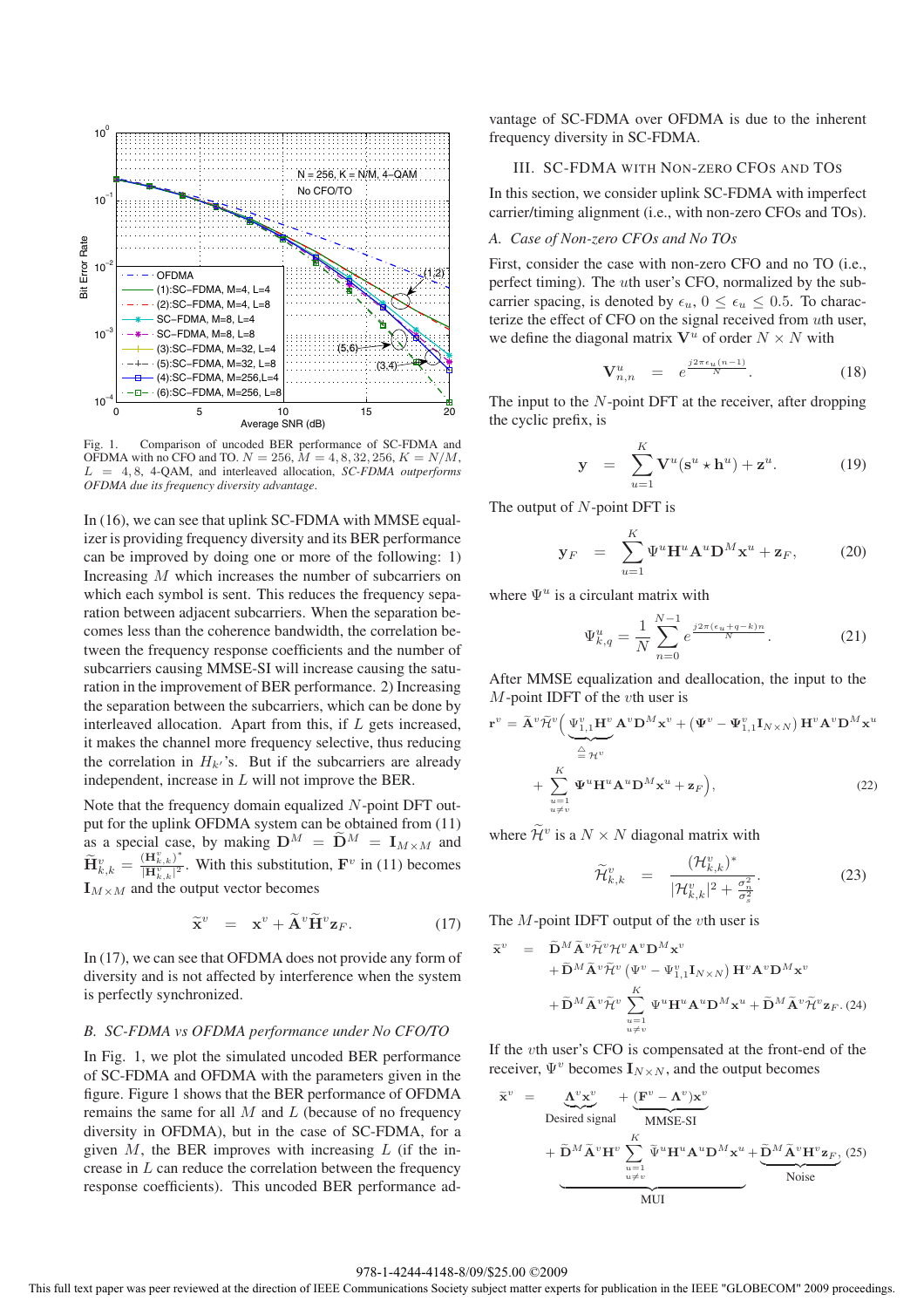where  $\widetilde{\Psi}^u$  is nothing but  $\Psi^u$  in which  $\epsilon_u$  is replaced with  $\epsilon_u - \epsilon_v$ . In (25), we can see that with perfect timing and non-zero CFOs, apart from MMSE-SI, due to the loss of orthogonality among the subcarriers of the desired user and the other users, each output symbol is affected by MUI from all the other users. The output expression for OFDMA can be obtained as a special case of (25) with the substitution used to obtain (17).

## *B. Case of Non-zero CFOs and TOs*

Now, consider the case with non-zero CFOs as well as TOs. The *uth* user's TO is denoted by  $\mu_u$ , in number of samples. In order to account for TOs in the output expressions, depending on the values of  $\mu_u$ 's, we need to consider four different cases of timing offsets (cases  $a$ ) to  $d$ ) to be described later , where interference is caused by CFO in all the paths, and the previous or next frame interference along with current frame interference in some or all the paths depending on the magnitude and sign of the TO. Apart from this, self interference is also caused due to MMSE equalization. With vth user as the desired user, any interference due to the signal from vth user is referred to as the self interference (SI), and due to the signal from other user is referred to as the MUI. We refer to the interference caused due to:  $i)$  only CFO by *'CFO-SI/MUI'*, ii) both CFO and the loss of some samples in the current frame by *'CF-SI/MUI'*, *iii*) CFO and symbols in the previous frame by *'PF-SI/MUI'*, iv) CFO and symbols in the next frame by *'NF-SI/MUI'*, and v) MMSE equalization by *'MMSE-SI/MUI'*. *It is noted that the MMSE equalization induced interferences (i.e., MMSE-SI/MUI) will not be there in OFDMA [16], and these extra interference terms in SC-FDMA, if not cancelled using suitable IC techniques, will cause increased performance degradation in SC-FDMA compared to OFDMA in the presence of non-zero CFOs/TOs (as will be shown in the SINR/BER performance plots in Sec. V).*

The N-point DFT output of the uth user at the receiver, due to uth user's signal in the presence of non-zero CFO/TO is given by

$$
\mathbf{y}_{F}^{u} = \underbrace{\mathbf{G}^{u} \mathbf{A}^{u} \mathbf{D}^{M} \mathbf{x}^{u}}_{\mathbf{y}^{u, DS} + \mathbf{y}^{u, CI}} + \underbrace{\mathbf{G}^{u, I} \mathbf{A}^{u} \mathbf{D}^{M} \mathbf{x}^{u, I}}_{\mathbf{y}^{u, I}} + \underbrace{\mathbf{x}_{F}^{u}}_{\text{Noise}}, \quad (26)
$$

where  $y^{u,DS}$  is the desired signal,  $y^{u,CI}$  is the current frame interference, and  $y^{u,I}$  is previous or next frame interference.  $x^u$  is the current frame and  $x^{u,I}$  is the interfering frame of the uth user, which is the next frame if the timing offset is positive and previous frame if the the timing offset is negative.  $G^u$  and  $G^{u,I}$  are the frequency response matrices for the current and interfering frames, respectively, for the uth user, determined by the channel impulse responses and the values of timing and carrier frequency offsets of uth user. In all the cases of timing offset we assume constant CIR in the processing window, use  $l$  as the path index and define

$$
\Gamma_{qk}^{u,l}(n_1, n_2) \stackrel{\triangle}{=} \frac{1}{N} \sum_{n=n_1}^{n_2} e^{\frac{j2\pi n (q - k + \epsilon_u)}{N}}, \qquad (27)
$$

and

$$
\mathbf{G}_{k,q}^{u} = e^{\frac{i2\pi\mu_{u}q}{N}} \sum_{l=0}^{L-1} h_{l}^{u} e^{\frac{-i2\pi lq}{N}} \Gamma_{qk}^{u,l}(n_1, n_2).
$$
 (28)

The different cases of TOs to be considered are as follows:

• *Case a*):  $0 < -\mu_u \leq N_q$ , where CFO-SI/MUI is caused for  $l \leq N_q + \mu_u$ .  $l - N_q - \mu$  samples of the previous frame come into the processing window for  $l>N_q + \mu_u$ causing PF-SI/MUI. Also because of the loss of  $l-N_q \mu$  samples in the current frame, CF-SI/MUI is caused. The channel matrix for the previous frame is

$$
\mathbf{G}_{k,q}^{u,I} = e^{\frac{i2\pi(\mu_u + N_g)q}{N}} \sum_{l=N_g+\mu_u+1}^{L-1} h_l^u e^{\frac{-i2\pi lq}{N}} \Gamma_{qk}^{u,l}(0, n_1-1), (29)
$$

with

$$
(n_1, n_2) = \begin{cases} (0, N - 1), & \text{for } l \le N_g + \mu_u, \\ (l - \mu_u - N_g, N - 1), & \text{for } l > N_g + \mu_u. \end{cases}
$$

Here,  $\mathbf{v}^{u,CI}$  is the sum of CFO-SI/MUI and CF-SI/MUI, and  $\mathbf{v}^{u,I}$  is PF-SI/MUI.

• *Case b)*:  $N_g < -\mu$ , where CF-SI/MUI and PF-SI/MUI occurs for all the paths. The channel matrix for the previous frame is same as (29), with the limits in the summation being  $(0, L - 1)$  in  $\mathbf{G}_{k,q}^{u,I}$ , with

$$
(n_1, n_2) = (l - \mu_u - N_g, N - 1). \tag{31}
$$

Here,  $y^{u,CI}$  is CF-SI/MUI, and  $y^{u,I}$  is PF-SI/MUI.

• *Case c*):  $0 < \mu < L$ , where  $\mu_u - l$  samples of the next frame come into the processing window for paths  $l \leq \mu_u - 1$ , causing NF-SI/MUI, and the same number of samples of the current frame are lost causing CF-SI/MUI. For  $l > \mu_u - 1$ , CFO-SI/MUI is caused. The channel matrix for the next frame is

$$
\mathbf{G}_{k,q}^{u,I} = e^{\frac{-i2\pi (N_g - \mu_u)q}{N}} \sum_{l=0}^{\mu_u - 1} h_l^u e^{\frac{-i2\pi lq}{N}} \Gamma_{qk}^{u,l} (n_2 + 1, N - 1), \tag{32}
$$

with

$$
(n_1, n_2) = \begin{cases} (0, N - 1 - \mu_u + l), & \text{for } 0 \le l \le \mu_u - 1, \\ (0, N - 1), & \text{for } l \ge \mu_u. \end{cases}
$$
 (33)

Here,  $y^{u,CI}$  is the sum of CFO-SI/MUI and CF-SI/MUI, and  $\mathbf{v}^{u,I}$  is NF-SI/MUI.

• *Case d)*:  $\mu \geq L$ , where NF-SI/MUI and CF-SI/MUI occur for all the paths. In this case the channel matrix for the next frame is same as (32), with the limits in the summation being  $(0, L - 1)$  in  $\mathbf{G}_{k,q}^{u,I}$ , with

$$
(n_1, n_2) = (0, N - 1 + l - \mu_u). \tag{34}
$$

Here  $y^{u,CI}$  is CF-SI/MUI, and  $y^{u, I}$  is PF-SI/MUI.

Since DFT is a linear operation, total N-point DFT output at the receiver is given by

$$
\mathbf{y}_F = \sum_{u=1}^K \mathbf{y}_F^u. \tag{35}
$$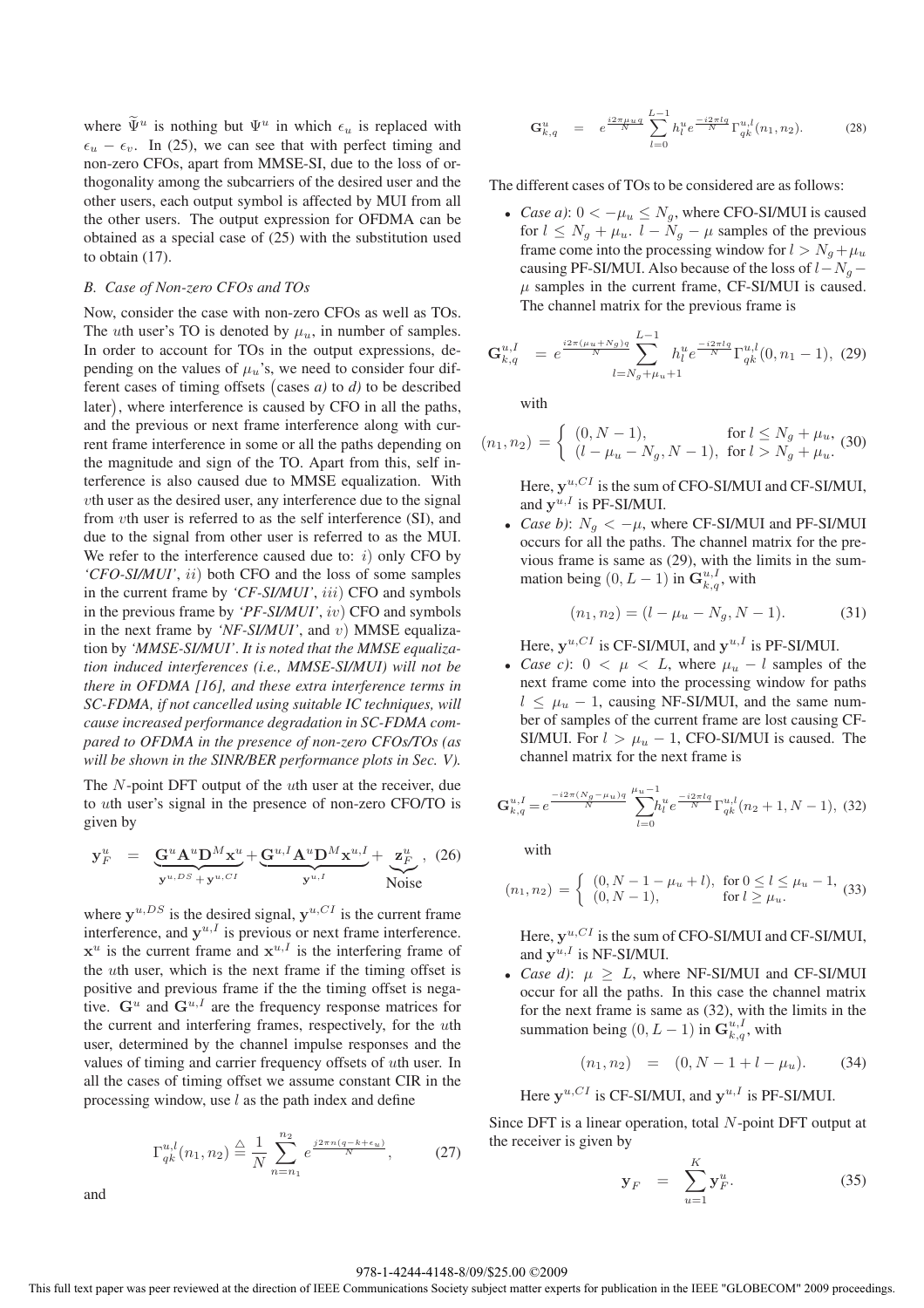The input to the  $M$ -point IDFT of the  $vt$ h user is

$$
\mathbf{r}^{v} = \widetilde{\mathbf{A}}^{v} \widetilde{\mathbf{G}}^{v,d} \Big( \mathbf{G}^{v,d} \mathbf{A}^{v} \mathbf{D}^{M} \mathbf{x}^{v} + (\mathbf{G}^{v} - \mathbf{G}^{v,d}) \mathbf{A}^{v} \mathbf{D}^{M} \mathbf{x}^{v} + \mathbf{G}^{v,I} \mathbf{A}^{v} \mathbf{D}^{M} \mathbf{x}^{v,I} + \sum_{\substack{u=1 \ u \neq v}}^{K} \mathbf{y}_{F}^{u} + \mathbf{z}_{F} \Big), \tag{36}
$$

where  $\mathbf{G}^{v,d}$  and  $\tilde{\mathbf{G}}^{v,d}$  are  $N \times N$  the diagonal matrices with<br> $\mathbf{G}^{v,d} = diag[\mathbf{G}^v]$  (37)  $\mathbf{G}^{v,d}$  = diag[ $\mathbf{G}^v$ ],

and

$$
\widetilde{\mathbf{G}}_{k,k}^{v,d} = \frac{(\mathbf{G}_{k,k}^{v,d})^*}{|\mathbf{G}^{v,d}(k,k)|^2 + \frac{\sigma_n^2}{\sigma_s^2}}.
$$
\n(38)

The *M*-point IDFT output of the *v*th user can be written as

$$
\widetilde{\mathbf{x}}^{v} = \underbrace{\widetilde{\mathbf{D}}^{M} \widetilde{\mathbf{A}}^{v} \widetilde{\mathbf{G}}^{v,d} \mathbf{G}^{v,d} \mathbf{A}^{v} \mathbf{D}^{M}}_{\equiv \mathcal{F}^{v}} \mathbf{x}^{v} \n+ \widetilde{\mathbf{D}}^{M} \widetilde{\mathbf{A}}^{v} \widetilde{\mathbf{G}}^{v,d} (\mathbf{G}^{v} - \mathbf{G}^{v,d}) \mathbf{A}^{v} \mathbf{D}^{M} \mathbf{x}^{v} \n+ \widetilde{\mathbf{D}}^{M} \widetilde{\mathbf{A}}^{v} \widetilde{\mathbf{G}}^{v,d} \mathbf{G}^{u,I} \mathbf{A}^{v} \mathbf{D}^{M} \mathbf{x}^{v,I} \n+ \widetilde{\mathbf{D}}^{M} \widetilde{\mathbf{A}}^{v} \widetilde{\mathbf{G}}^{v,d} (\sum_{u=1 \atop u \neq v}^{K} \mathbf{y}_{F}^{u} + \mathbf{z}_{F})).
$$
\n(39)

Defining a diagonal matrix  $\mathcal{D}^v$  as

$$
\mathcal{D}^v = diag[\mathcal{F}^v],\tag{40}
$$

we can write (39) in terms of various interference terms as

$$
\tilde{\mathbf{x}}^{v} = \underbrace{\mathcal{D}^{v} \mathbf{x}^{v}}_{\text{Desired signal}} + \underbrace{(\mathcal{F}^{v} - \mathcal{D}^{v}) \mathbf{x}^{v}}_{\text{MMSE-SI}} + \underbrace{\tilde{\mathbf{D}}^{M} \tilde{\mathbf{A}}^{v} \tilde{\mathbf{G}}^{v,d} (\mathbf{G}^{v} - \mathbf{G}^{v,d}) \mathbf{A}^{v} \mathbf{D}_{M} \mathbf{x}^{v}}_{\text{CF-SI}} + \underbrace{\tilde{\mathbf{D}}^{M} \tilde{\mathbf{A}}^{v} \tilde{\mathbf{G}}^{v,d} \mathbf{G}^{v,I} \mathbf{A}^{v} \mathbf{D}_{M} \mathbf{x}^{v,I}}_{\text{PF-SI/NF-SI}} + \widetilde{\mathbf{D}}^{M} \tilde{\mathbf{A}}^{v} \tilde{\mathbf{G}}^{v,d} (\sum_{u=1 \atop u \neq v}^{K} \mathbf{y}_{F}^{u} + \mathbf{z}_{F}). \tag{41}
$$
\n
$$
\underbrace{\mathbf{M} \mathbf{U} \mathbf{I} + \mathbf{N} \mathbf{O} \mathbf{S} \mathbf{S} \mathbf{S} \mathbf{S} \mathbf{S} \mathbf{S} \mathbf{S} \mathbf{S} \mathbf{S} \mathbf{S} \mathbf{S} \mathbf{S} \mathbf{S} \mathbf{S} \mathbf{S} \mathbf{S} \mathbf{S} \mathbf{S} \mathbf{S} \mathbf{S} \mathbf{S} \mathbf{S} \mathbf{S} \mathbf{S} \mathbf{S} \mathbf{S} \mathbf{S} \mathbf{S} \mathbf{S} \mathbf{S} \mathbf{S} \mathbf{S} \mathbf{S} \mathbf{S} \mathbf{S} \mathbf{S} \mathbf{S} \mathbf{S} \mathbf{S} \mathbf{S} \mathbf{S} \mathbf{S} \mathbf{S} \mathbf{S} \mathbf{S} \mathbf{S} \mathbf{S} \mathbf{S} \mathbf{S} \mathbf{S} \mathbf{S} \mathbf{S} \mathbf{S} \mathbf{S} \mathbf{S} \mathbf{S} \mathbf{S} \mathbf{S} \mathbf{S} \mathbf{S} \mathbf{S} \mathbf{S
$$

The corresponding output expression for OFDMA can be obtained as a special case of (41) with the substitution used to obtain (17).

#### *C. Proposed Parallel Interference canceler*

We propose to use a parallel interference canceler (PIC) at the BS receiver to mitigate the effect of interferences in SC-FDMA. Using estimates of the interfering symbols and the channel fade coefficients, we can reconstruct the ISI and MUI terms which then can be subtracted from the received signal to achieve interference cancellation. For illustration, consider the case of non-zero CFOs. In the first stage of the receiver, no cancellation is done and the symbols of all the users are detected at the  $M$ -point DFT output. In the  $m$ th PIC stage,  $m \geq 2$ , the symbols are detected using

$$
\widetilde{\mathbf{x}}^{v,m} = \mathbf{\Lambda}^v \mathbf{x}^v + (\mathbf{F}^v - \mathbf{\Lambda}^v)(\mathbf{x}^v - \widehat{\mathbf{x}}^{v,m-1}) \n+ \widetilde{\mathbf{D}}^M \widetilde{\mathbf{A}}^v \mathbf{H}^v \sum_{\substack{u=1 \ u \neq v}}^K \Psi^{(u)} \mathbf{H}^u \mathbf{A}^u \mathbf{D}^M (\mathbf{x}^u - \widehat{\mathbf{x}}^{u,m-1}) \n+ \widetilde{\mathbf{D}}^M \widetilde{\mathbf{A}}^v \mathbf{H}^v \mathbf{z}_F,
$$
\n(42)



Fig. 2. BER performance of SC-FDMA without and with IC cancellation.  $N = 64, K = 4, M = 16, L = 2, 4$ -QAM, No CFO and TO. *IC removes residual interference and improves performance*.



Fig. 3. Comparison of BER performance between SC-FDMA and OFDMA with CFO.  $N = 64$ ,  $K = 4$ ,  $M = 16$ , 4-QAM,  $L = 2$ ,  $\epsilon =$ [0.1, 0.2, *−*0.15, *−*0.3]. No TO. User 1 is desired user. *SC-FDMA (without IC) performs worse than OFDMA in the presence of CFO. With the proposed PIC, however, SC-FDMA recovers its frequency diversity advantage and outperforms OFDMA.*

where **<sup>x</sup>**u,m−<sup>1</sup> are the estimates of respective symbols in the previous stage.

## IV. SIMULATION RESULTS AND DISCUSSIONS

In this section, we present the simulation results on  $i$ ) uncoded BER performance without and with PIC receiver in SC-FDMA with MMSE equalizer for no CFOs and TOs (i.e., perfect alignment), and ii) uncoded BER performance without and with PIC receiver in SC-FDMA and OFDMA with CFOs only and with CFOs and TOs. The parameters used in all the simulations are:  $N = 64$ ,  $K = 4$ ,  $M = 16$ ,  $L = 2$ , 4-QAM, and interleaved allocation. Perfect knowledge of the CIRs of all the users is assumed.

In Fig. 2, we present the uncoded BER performance of the proposed PIC receiver for SC-FDMA with MMSE equalizer